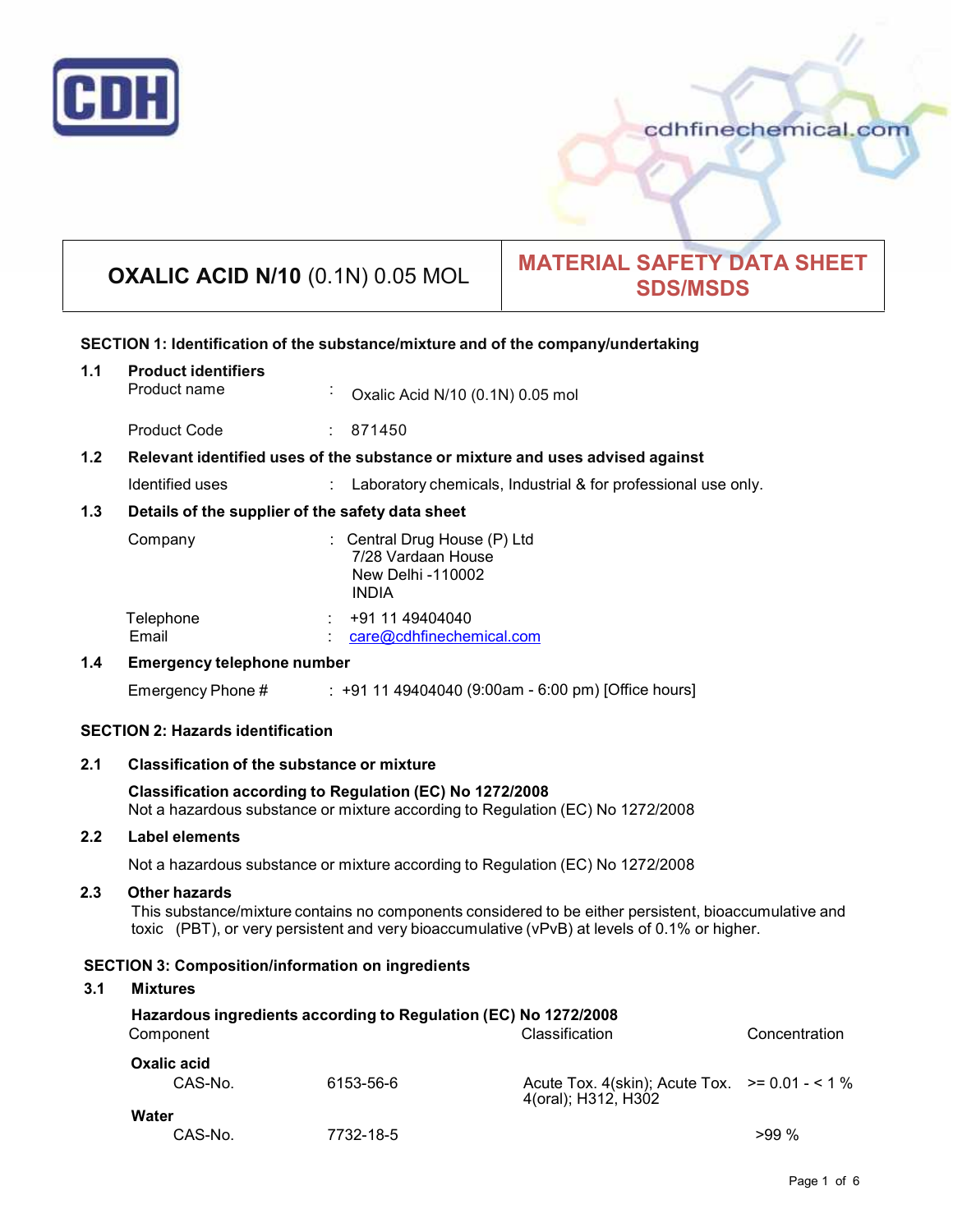For the full text of the H-Statements mentioned in this Section, see Section 16.

# **SECTION 4: First aid measures**

# **4.1 Description of first aid measures**

#### **General advice**

Consult a physician. Show this safety data sheet to the doctor in attendance.

#### **If inhaled**

Assure fresh air breathing. Allow the victim to rest.

#### **In case of skin contact**

Remove affected clothing and wash all exposed skin area with mild soap and water, followed by warm water rinse.

#### **In case of eye contact**

Rinse immediately with plenty of water. Obtain medical attention if pain, blinking or redness persist.

#### **If swallowed**

Obtain emergency medical attention. Do NOT induce vomiting. Rinse mouth.

- **4.2 Most important symptoms and effects, both acute and delayed Symptoms relating to use**: Not expected to present a significant hazard under anticipated conditions of normal use.
- **4.3 Indication of any immediate medical attention and special treatment needed** Never give anything by mouth to an unconscious person. If you feel unwell, seek medical advice (show the label where possible).

#### **SECTION 5: Firefighting measures**

**5.1 Extinguishing media**

**Suitable extinguishing media:** Foam, Dry powder, carbon dioxide, water spray, sand. **Unsuitable extinguishing media:** Do not use a heavy water stream. **Surrounding fires:** Use water spray or fog for cooling exposed containers.

**5.2 Special hazards arising from the substance ormixture** Under fire conditions, hazardous fumes will be present.

#### **5.3 Advice for firefighters**

**Protection against fire**: Do not enter fire area without proper protective equipment, including respiratory protection.

**Special procedures**: Exercise caution when fighting any chemical fire. Avoid (reject) fire-fighting water to enter environment.

# **5.4 Further information**

No data available

# **SECTION 6: Accidental release measures**

- **6.1 Personal precautions, protective equipment and emergency procedures For emergency responders**: Equip cleanup crew with proper protection. Ventilate area. **For non-emergency personnel**: Evacuate unnecessary personnel.
- **6.2 Environmental precautions** Prevent entry to sewers and public waters. Notify authorities if product enters sewers or public waters.
- **6.3 Methods and materials for containment and cleaning up Clean up methods**: Soak up spills with inert solids, such as clay or diatomaceous earth as soon as possible. Store away from other materials. Collect spillage.

# **6.4 Reference to other sections** See section 8. Exposure controls/personal protection

# **SECTION 7: Handling and storage**

**7.1 Precautions for safe handling Handling**: Wash hands and other exposed areas with mild soap and water before eat, drink or smoke and when leaving work.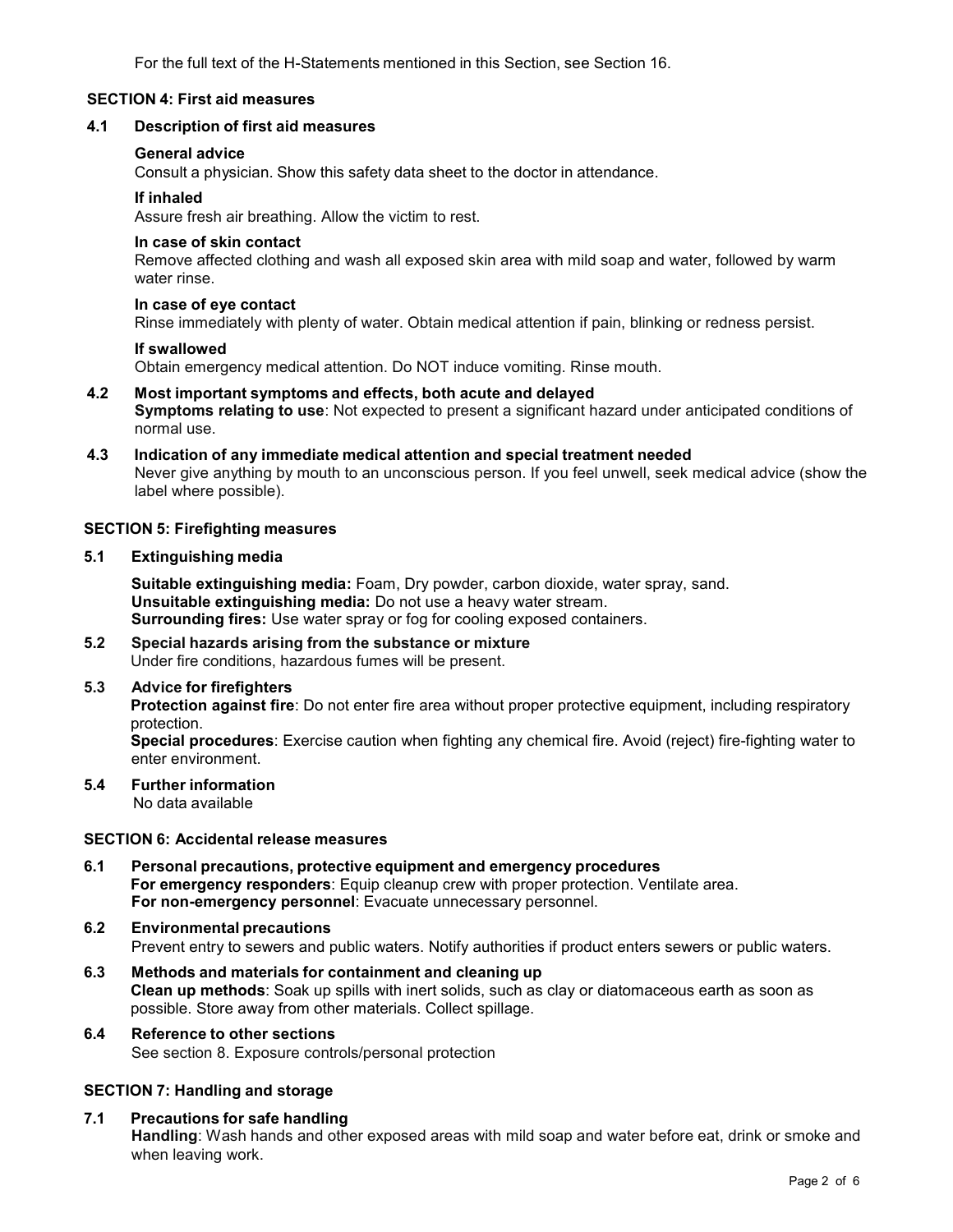**Technical protective measures**: Provide good ventilation in process area to prevent formation of vapour.

#### **7.2 Conditions for safe storage, including any incompatibilities Storage:** Keep only in the original container in a cool, well ventilated place. Keep container closed when not in use. **Storage- away from:** Strong bases, strong acids, sources of ignition, direct sunlight.

**7.3 Specific end use(s)** None

# **SECTION 8: Exposure controls/personal protection**

- **8.1 Control parameters**
- **8.2 Exposure controls**

# **Appropriate engineering controls**

Handle in accordance with good industrial hygiene and safety practice. Wash hands before breaks and at the end of workday.

# **Personal protective equipment**

# **Eye/face protection**

Tightly fitting safety goggles. Faceshield (8-inch minimum). Use equipment for eye protection tested and approved under appropriate government standards such as NIOSH (US) or EN 166(EU).

# **Skin protection**

Handle with gloves. Gloves must be inspected prior to use. Use proper glove removal technique (without touching glove's outer surface) to avoid skin contact with this product. Dispose of contaminated gloves after use in accordance with applicable laws and good laboratory practices. Wash and dry hands.

# **Body Protection**

Complete suit protecting against chemicals, The type of protective equipment must be selected according to the concentration and amount of the dangerous substance at the specific workplace.

#### **Respiratory protection**

Where risk assessment shows air-purifying respirators are appropriate use (US) or type ABEK (EN 14387) respirator cartridges as a backup to enginee protection, use a full-face supplied air respirator. Use respirators and components tested and approved under appropriate government standards such as NIOSH (US) or CEN (EU).

# **Control of environmental exposure**

Prevent further leakage or spillage if safe to do so. Do not let product enter drains. Discharge into the environment must be avoided.

# **SECTION 9: Physical and chemical properties**

# **9.1 Information on basic physical and chemical properties**

| a) | Appearance                                 | Form: liquid<br><b>Colour: Colourless</b> |
|----|--------------------------------------------|-------------------------------------------|
| b) | Odour                                      | No data available                         |
| C) | <b>Odour Threshold</b>                     | No data available                         |
| d) | рH                                         | No data available                         |
| e) | Melting point/freezing<br>point            | No data available                         |
| f) | Initial boiling point and<br>boiling range | No data available                         |
| g) | Flash point                                | No data available                         |
| h) | Evaporation rate                           | No data available                         |
| i) | Flammability (solid, gas)                  | No data available                         |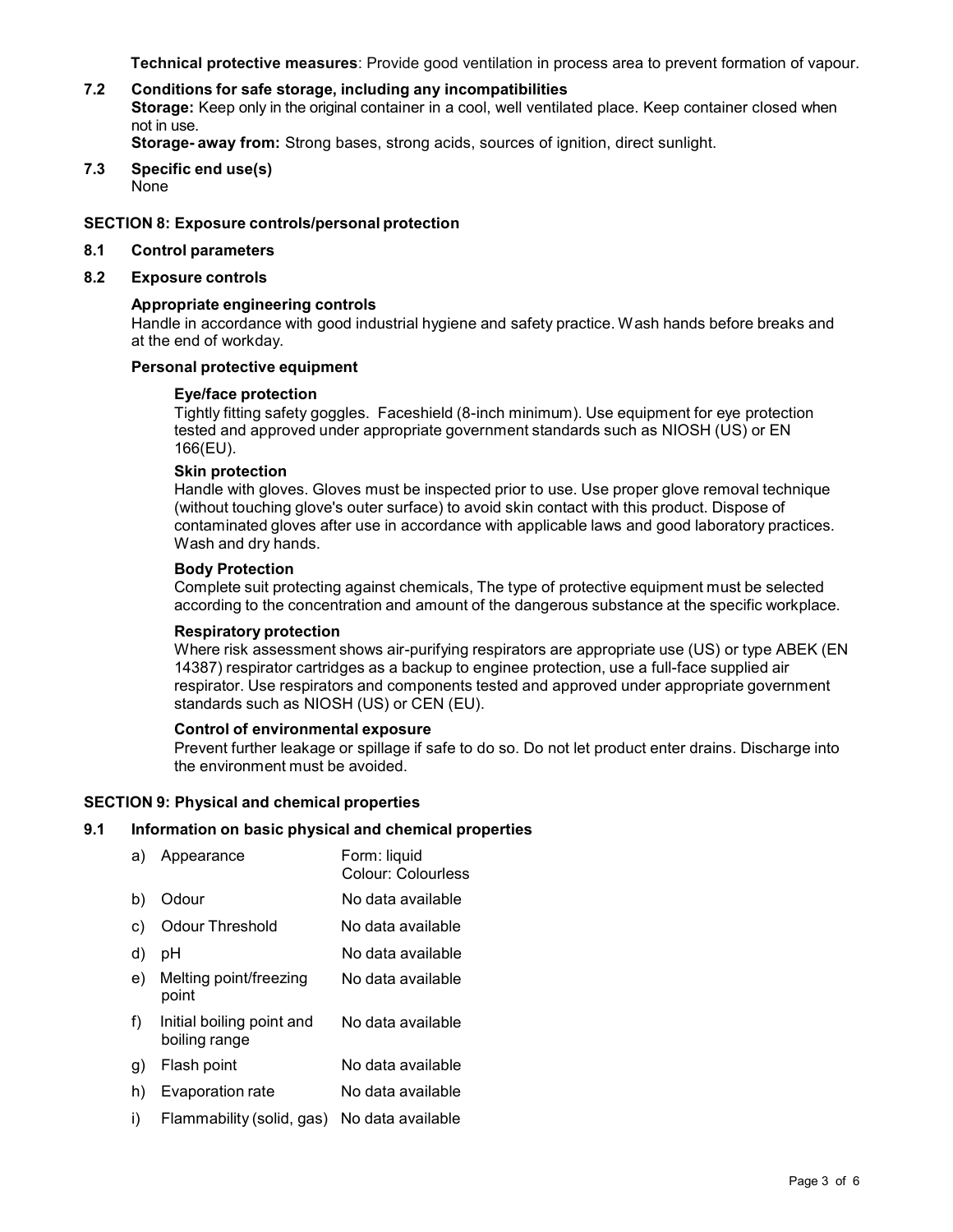| j) | Upper/lower<br>flammability or<br>explosive limits                                 | No data available             |  |             |
|----|------------------------------------------------------------------------------------|-------------------------------|--|-------------|
| k) | Vapour pressure                                                                    | No data available             |  |             |
| I) | Vapour density                                                                     | No data available             |  |             |
| m) | Relative density                                                                   | $0.99$ g/ml at $25^{\circ}$ C |  |             |
| n) | Water solubility                                                                   | soluble                       |  |             |
| O) | Partition coefficient: n-<br>octanol/water                                         | No data available             |  |             |
| p) | Auto-ignition<br>temperature                                                       | No data available             |  |             |
| q) | Decomposition<br>temperature                                                       | No data available             |  |             |
| r) | Viscosity                                                                          | No data available             |  |             |
| s) | <b>Explosive properties</b>                                                        | No data available             |  |             |
| t) | Oxidizing properties                                                               | No data available             |  |             |
|    | Other safety information<br>No data available                                      |                               |  |             |
|    | ON 10: Stability and reactivity                                                    |                               |  |             |
|    | <b>Reactivity</b><br>No data available                                             |                               |  |             |
|    | <b>Chemical stability</b>                                                          |                               |  |             |
|    | Stable under recommended storage conditions.                                       |                               |  |             |
|    | Possibility of hazardous reactions<br>No data available                            |                               |  |             |
|    | <b>Conditions to avoid</b><br>Direct sunlight. Extremely high or low temperatures. |                               |  |             |
|    | Incompatible materials<br>Strong acids, Strong bases.                              |                               |  |             |
|    | <b>Hazardous decomposition products</b><br>Fumes, Carbon monoxide, Carbon dioxide. |                               |  |             |
|    | <b>ON 11: Toxicological information</b>                                            |                               |  |             |
|    | Information on toxicological effects                                               |                               |  |             |
|    | <b>Acute toxicity</b><br>No data available                                         |                               |  |             |
|    | <b>Skin corrosion/irritation</b><br>No data available                              |                               |  |             |
|    | Serious eye damage/eye irritation<br>No data available                             |                               |  |             |
|    | <b>Respiratory or skin sensitisation</b><br>No data available                      |                               |  |             |
|    | <b>Germ cell mutagenicity</b><br>No data available                                 |                               |  |             |
|    | Carcinogenicity<br>No data available                                               |                               |  |             |
|    | <b>Reproductive toxicity</b><br>No data available                                  |                               |  |             |
|    |                                                                                    |                               |  | Page 4 of 6 |

- k) Vapour pressure No data available
- l) Vapour density No data available
- m) Relative density 0.99 g/ml at 25ºC
- n) Water solubility soluble
- o) Partition coefficient: n octanol/water No data available
- p) Auto-ignition temperature No data available
- q) Decomposition temperature No data available
- r) Viscosity No data available
- s) Explosive properties No data available
- t) Oxidizing properties No data available

#### **9.2 Other safety information** No data available

# **SECTION 10: Stability and reactivity**

- **10.1 Reactivity** No data available
- **10.2 Chemical stability** Stable under recommended storage conditions.
- **10.3 Possibility of hazardous reactions** No data available
- **10.4 Conditions to avoid** Direct sunlight. Extremely high or low temperatures.
- **10.5 Incompatible materials** Strong acids, Strong bases.
- **10.6 Hazardous decomposition products** Fumes, Carbon monoxide, Carbon dioxide.

# **SECTION 11: Toxicological information**

# **11.1 Information on toxicological effects**

#### **Skin corrosion/irritation** No data available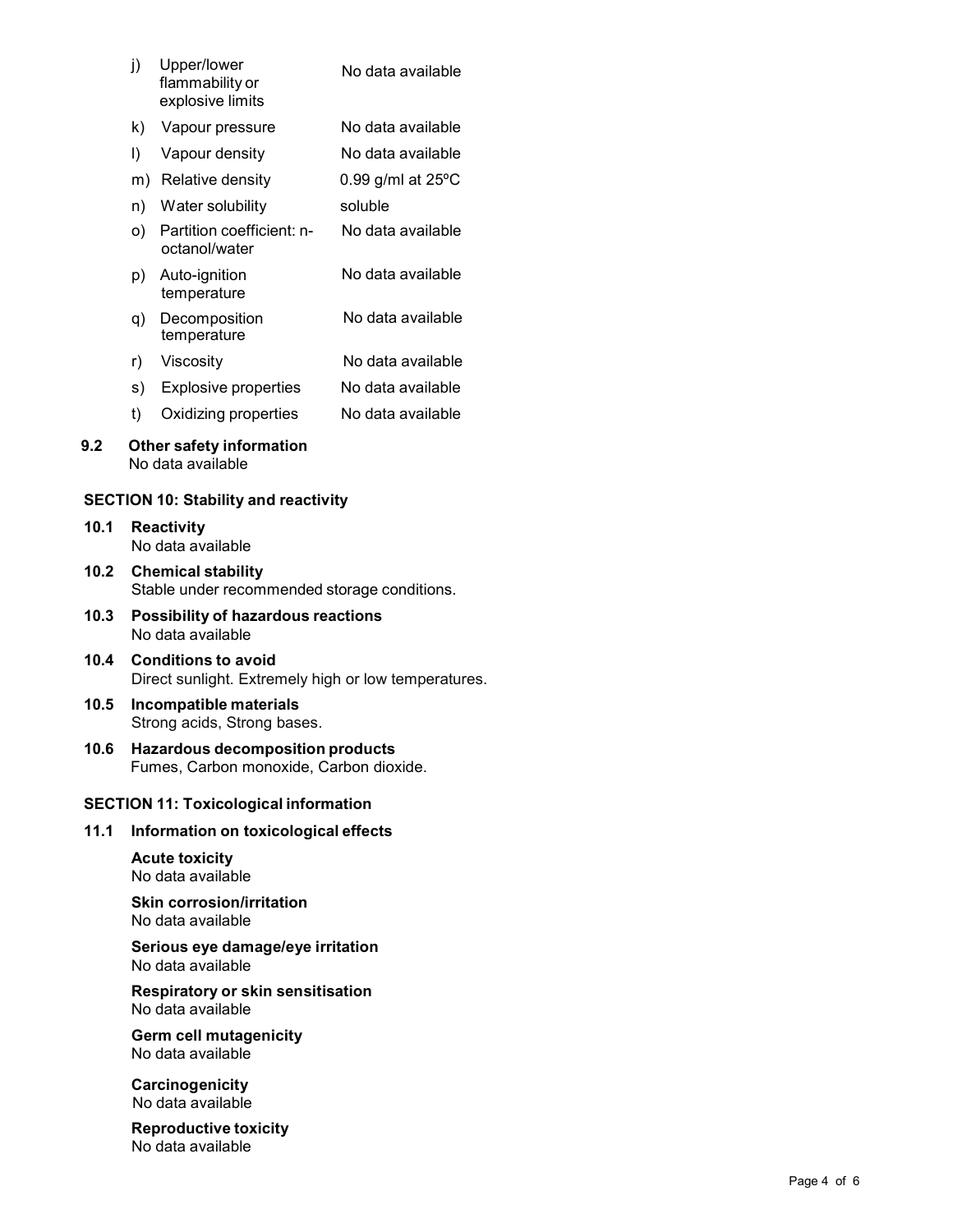**Specific target organ toxicity - single exposure** No data available

**Specific target organ toxicity - repeated exposure** No data available

**Aspiration hazard** No data available

**Additional Information** No data available

#### **SECTION 12: Ecological information**

**12.1 Toxicity**

No data available

- **12.2 Persistence and degradability** No data available
- **12.3 Bioaccumulative potential** No data available
- **12.4 Mobility in soil** No data available
- **12.5 Results of PBT and vPvB assessment** This substance/mixture contains no components considered to be either persistent, bioaccumulative and toxic (PBT), or very persistent and very bioaccumulative (vPvB) at levels of 0.1% or higher.
- **12.6 Other adverse effects** Harmful to aquatic life.

#### **SECTION 13: Disposal considerations**

#### **13.1 Waste treatment methods**

#### **Product**

Avoid release to the environment. Dispose in a safe manner in accordance with local/national regulations.

**Contaminated packaging**

Dispose of as unused product.

# **SECTION 14: Transport information**

| 14.1 | UN number<br>ADR/RID: -       |                                                                                                       | $IMDG: -$                 | IATA: -  |
|------|-------------------------------|-------------------------------------------------------------------------------------------------------|---------------------------|----------|
| 14.2 | IMDG:<br>IATA:                | UN proper shipping name<br>ADR/RID: Not dangerous goods<br>Not dangerous goods<br>Not dangerous goods |                           |          |
| 14.3 | ADR/RID: -                    | Transport hazard class(es)                                                                            | $IMDG: -$                 | IATA: -  |
| 14.4 | Packaging group<br>ADR/RID: - |                                                                                                       | $IMDG: -$                 | IATA: -  |
|      | ADR/RID: no                   | 14.5 Environmental hazards                                                                            | IMDG Marine pollutant: no | IATA: no |
| 14.6 | No data available             | Special precautions for user                                                                          |                           |          |

# **SECTION 15: Regulatory information**

- **15.1 Safety, health and environmental regulations/legislation specific for the substance ormixture** This safety datasheet complies with the requirements of Regulation (EC) No. 1907/2006.
- **15.2 Chemical safety assessment** For this product a chemical safety assessment was not carried out